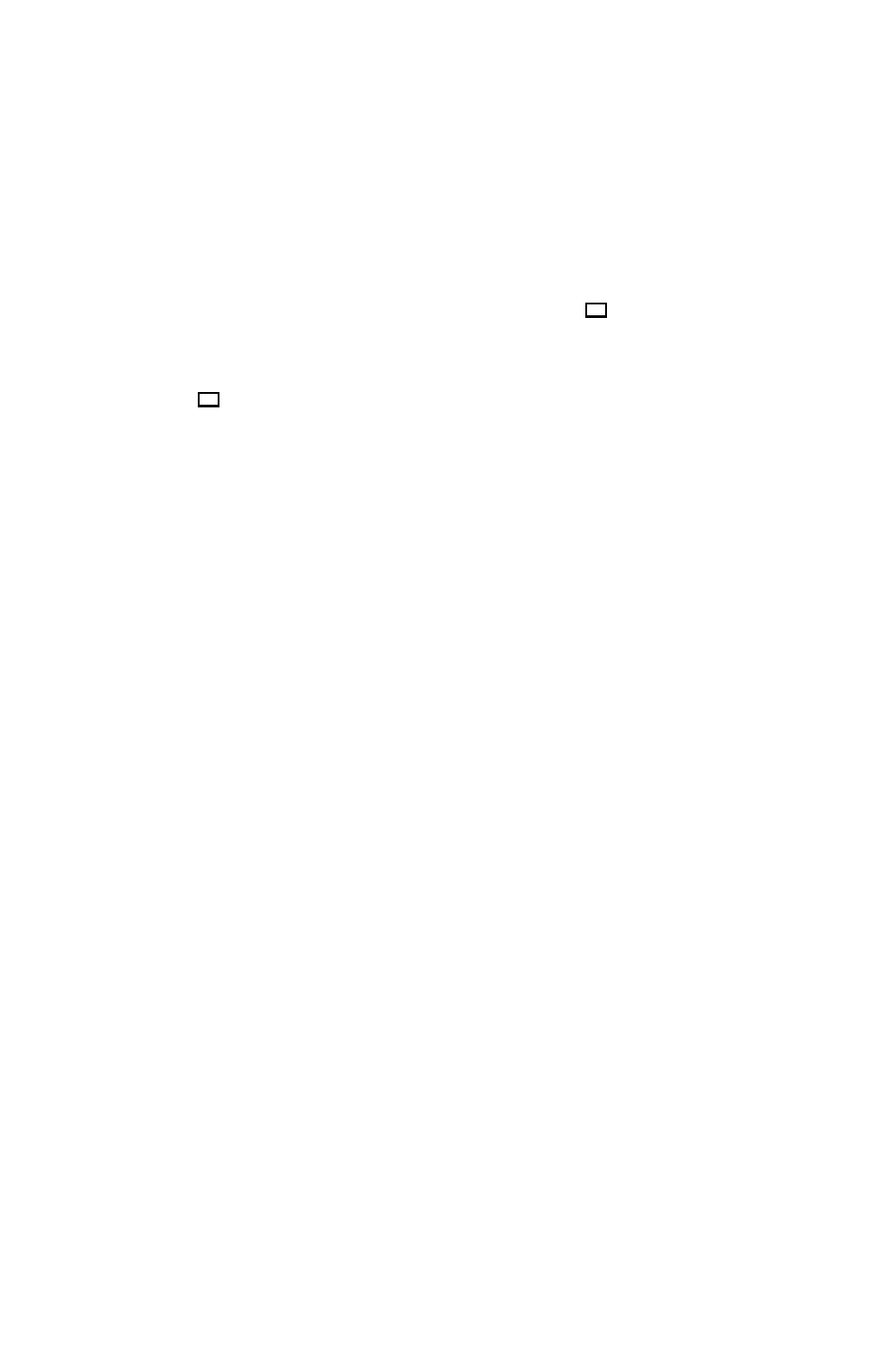**Theorem 2.5** (Minimizing geodesics,  $[8, 9]$ ). *Let*  $a_0, a_2 > 0$  *and*  $a_1 \ge 0$ *. Then, given two curves*  $c_0, c_1$  *in the same connected component of*  $\text{Imm}(S^1, \mathbb{R}^d)$ *, there exists a minimizing geodesic connecting them. Furthermore, there exists a minimizing geodesic connecting the shapes*  $\pi(c_0)$  *and*  $\pi(c_1)$  *in*  $S(S^1, \mathbb{R}^d)$ *.* 

Remark 2.6 (Elastic metrics). Closely related to the Sobolev metrics described here is the family of elastic metrics [21], which in the planar case is given by

$$
G_c(h,k)=\int_{S^1}a^2\langle D_sh,n\rangle\langle D_sk,n\rangle+b^2\langle D_sh,\nu\rangle\langle D_sk,\nu\rangle ds.
$$

Here  $a, b$  are constants and  $v, n$  denote the unit tangent and normal vectors to  $c$ . Two special cases deserve to be highlighted: for  $a = 1$ ,  $b = \frac{1}{2}$  [27] and  $a = b$  [35] there exist nonlinear transforms, the square root velocity transform and the basic mapping, that greatly simplify the numerical computation of geodesics. Both of these metrics have been applied to a variety of problems in shape analysis. We note that the elastic metric with  $a = b$  corresponds to a first order Sobolev metric as in Def. [2.1](#page-1-0) with  $a_0 = a_2 = 0$  and  $a_1 = a^2 = b^2$ . As it has no  $L^2$ -part, it is a Riemannian metric only on the space of curves modulo translations.

## 3 Numerical implementation

#### 3.1 Discretization

We discretize curves using B-splines;  $c = \sum_{j=1}^{N_{\theta}} d_j C_j(\theta)$ , where  $C_j$  are the B-splines of degree  $n_{\theta}$ , defined on a uniform periodic knot sequence, with all knots of multiplicity one. Observe that  $C_j \in C^{n_{\theta}-1}([0,2\pi])$ . A path of curves can then be represented using tensor product B-splines, i.e.,

<span id="page-3-0"></span>
$$
c(t,\theta) = \sum_{i=1}^{N_t} \sum_{j=1}^{N_{\theta}} d_{i,j} B_i(t) C_j(\theta).
$$
 (1)

Here  $B_i$  are the B-splines defined on the interval  $[0,1]$ , with uniform knots and full multiplicity at the end points,  $B_i \in C^{n_i-1}([0,1])$ . This implies that the boundary curves are given **by**  $c(0, θ) = \sum_{j=1}^{N_{\theta}} d_{1,j} C_j(θ)$  and  $c(1, θ) = \sum_{j=1}^{N_{\theta}} d_{N_t,j} C_j(θ)$ .

Under the identification of  $S^1$  with  $\mathbb{R}/[0,2\pi]$ , diffeomorphisms  $\psi: S^1 \to S^1$  can be written as  $\Psi = id + \phi$ , where  $\phi$  is a periodic function. We choose to discretize  $\phi(\theta) = \sum_{i=1}^{N_{\phi}} \phi_i D_i(\theta)$ , where  $D_i$  are B-splines of degree  $n_{\phi}$ , defined on a uniform periodic knot sequence, similarly to  $C_j$ . The identity can be written in a B-spline basis using the *Greville abscissas*  $\xi_i$ , i.e., id =  $\sum_{i=1}^{N_{\phi}} \xi_i D_i$ . Due to the positivity of B-splines, the condition  $\psi' > 0$  ensuring that  $\psi$  is a diffeomorphism takes the form

<span id="page-3-1"></span>
$$
\phi_{i-1} - \phi_i < \xi_i - \xi_{i-1} \,. \tag{2}
$$

To speed up convergence, we introduce an additional variable  $\alpha \in \mathbb{R}$  representing constant shifts of the reparametrization. The resulting redundancy is eliminated by the constraint

<span id="page-3-2"></span>
$$
\sum_{i=1}^{N_{\phi}} \phi_i = 0.
$$
\n(3)

To compute the energy of paths [\(1\)](#page-3-0), we use Gaussian quadrature on each interval between subsequent knots. Evaluating paths (and their derivatives) at the quadrature points is a simple multiplication of the spline collocation matrix with the vector of control points.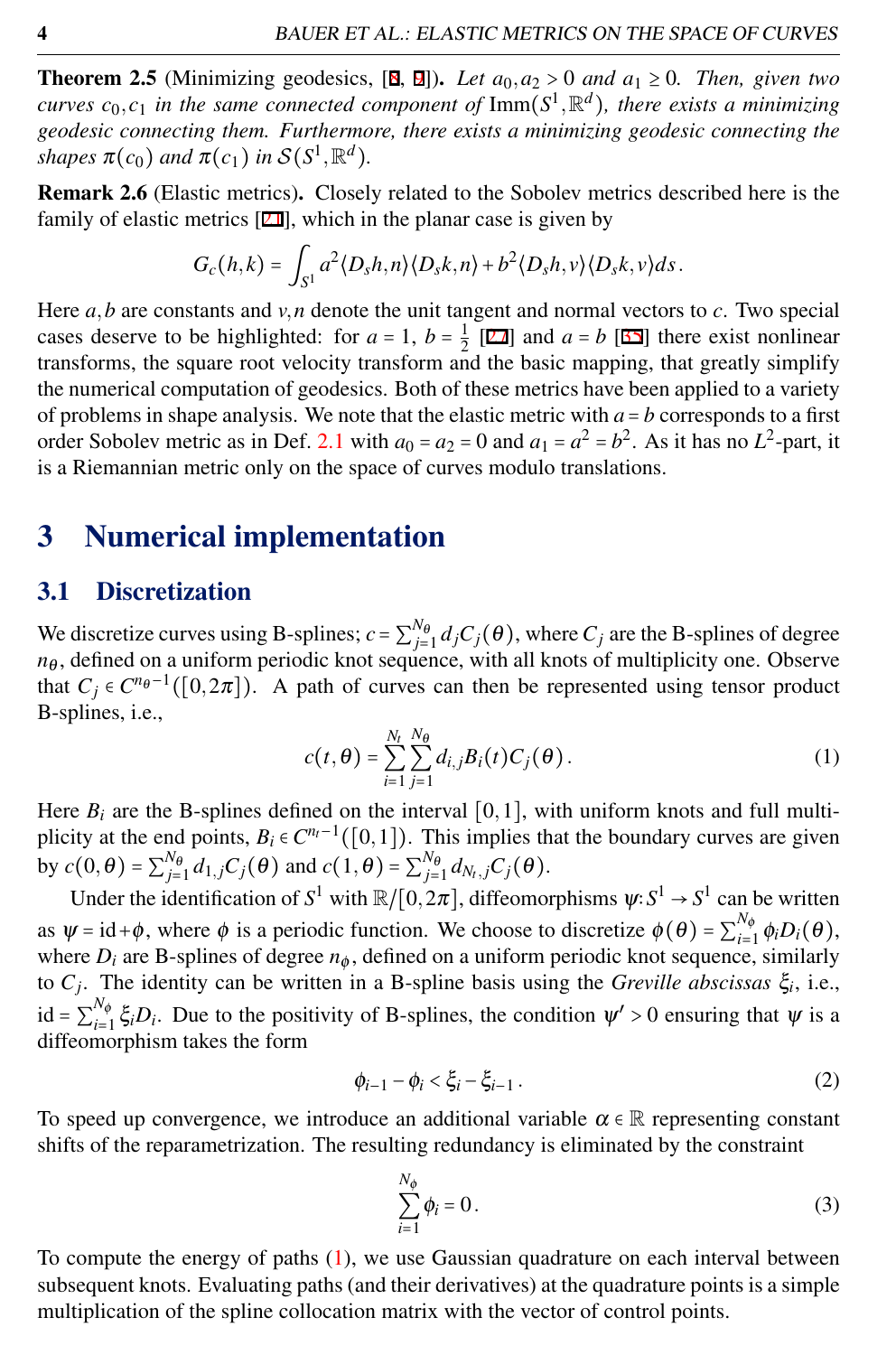

### 3.2 Geodesics and Karcher means

From now on we work with plane curves  $(d = 2)$ . The boundary value problem for geodesics consists of minimizing the discretized energy [\(2\)](#page-2-0) over all paths  $c: [0,1] \times [0,2\pi] \rightarrow \mathbb{R}^2$ , mappings  $\Psi = id + \phi : S^1 \to S^1$ , shifts of the reparametrization  $\alpha \in \mathbb{R}$ , and rotations  $R_\beta$  around the origin by an angle  $\beta \in [0, 2\pi)$ , subject to the constraints [\(2\)](#page-3-1), [\(3\)](#page-3-2), and

$$
c(0,\cdot)=c_0(\cdot), \qquad c(1,\cdot)=R_\beta(c_1(\psi(\cdot)-\alpha)+\nu),
$$

where  $c_0, c_1: [0, 2\pi] \to \mathbb{R}^2$  are given boundary curves. This is a finite dimensional constrained optimization problem, which we solve using Matlab's interior point method fmincon. We achieved major performance improvements by fine-tuning the implementations of the gradient and hessian of the energy functional.

In the initial value problem for geodesics, the initial value and initial velocity of the sought geodesic are given. As described in Sect. [2,](#page-1-1) geodesics on  $S(S^1, \mathbb{R}^d)$  can be lifted to horizontal geodesics on  $\text{Imm}(S^1, \mathbb{R}^d)$ . Thus, solving the geodesic initial value problem for unparametrized curves reduces to solving the problem for parametrized curves with horizontal initial velocities. To solve the latter problem, we use the time-discrete variational geodesic calculus of [25] as described in [6].

The Karcher mean  $\bar{c}$  of a set  $\{c_1, \ldots, c_n\}$  of curves is defined as the minimizer of

$$
F(c) = \frac{1}{n} \sum_{j=1}^{n} \text{dist}(c, c_j)^2.
$$
 (4)

It can be computed by iteratively solving initial and boundary value problems for geodesics. We refer to [23] for more details.

## 4 Numerical examples

#### 4.1 Data acquisition and setup

We tested our implementation on a dataset of shapes collected by the Computer Vision Group at Brown university [14]. The dataset consists of black and white images of physical objects. It is natural to represent the objects by their boundaries using unparametrized curves. In addition to factoring out reparametrizations, we also factor out translations and rotations because we are not interested in the position of the curves in space. Some of the resulting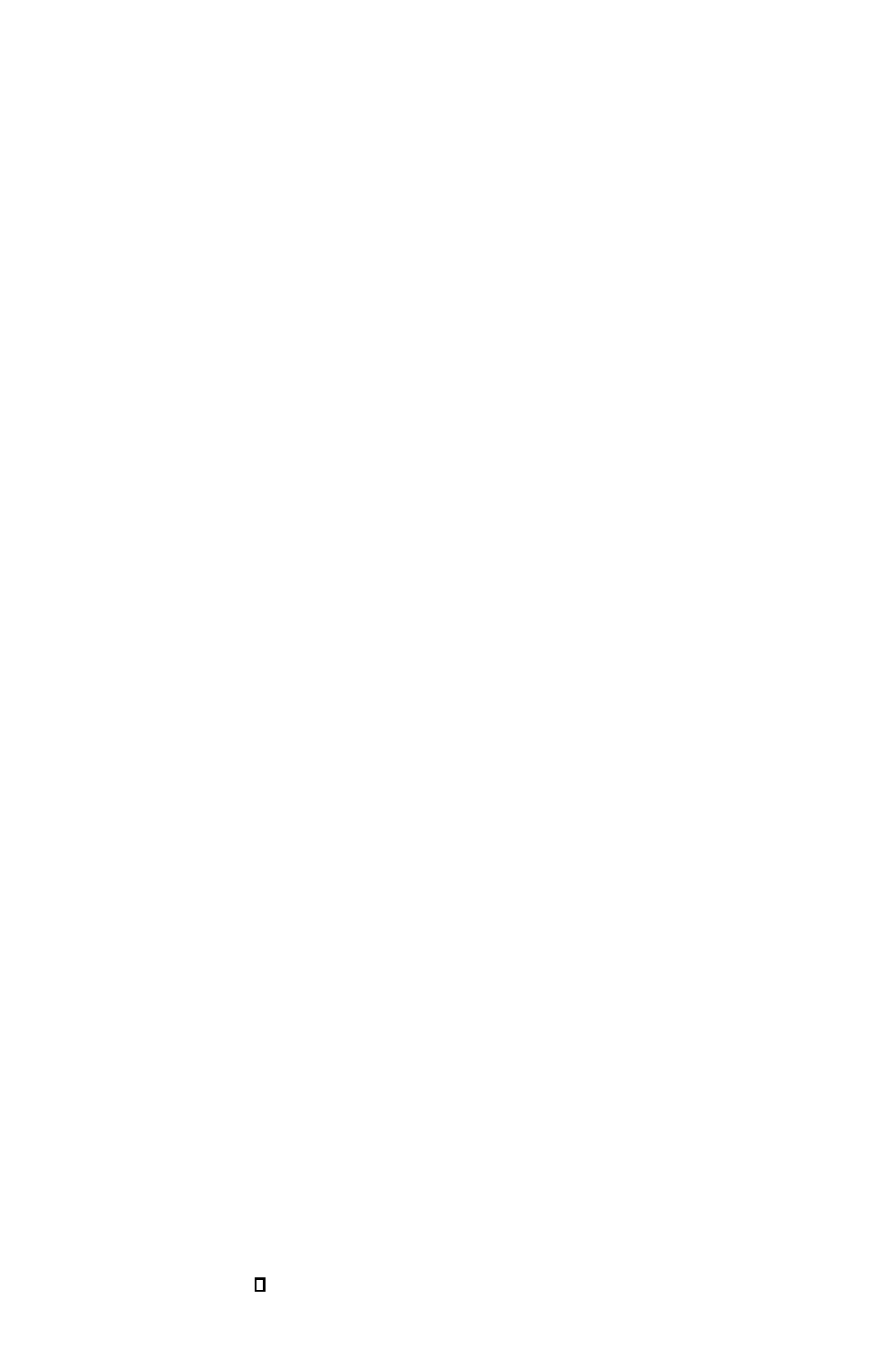

<span id="page-7-0"></span>Figure 5: First column: Karcher means (bold) of the groups of fish and humans. Second and third column: geodesics from the mean in the first and second principal direction at the times  $-3, -2, \ldots, 2, 3$ ; the bold curve is the mean.

Next, we represented each shape in the group by the initial velocity from the mean  $\bar{c}$  using the inverse of the Riemannian exponential map. We then performed a principal component analysis with respect to the inner product  $G_{\overline{c}}$  on the set of initial velocities. In the group of human figures, the first three eigenvalues capture 67%, 22%, and 6% of within-group variation. In the group of fish, the first three eigenvalues capture only  $40\%$ ,  $25\%$ , and  $16\%$ of within-group variation. Geodesics from the mean in the directions of the first two principal directions can be seen in Fig. [5.](#page-7-0) In the group of humans the first principal direction encodes bending of the arms and legs, whereas the second direction reflects stretching in the extremities.

# 5 Conclusions

In this article we developed a numerical framework for solving the initial and boundary value problem for geodesics of planar, unparametrized curves under second order Sobolev metrics. We tested our implementation on a dataset of shapes representing various groups of similar physical objects and obtained good experimental results. In future work, we plan to apply our algorithms to datasets of real-world medical data, prove rigorous convergence results for the discretization, and extend the framework to other spaces of mappings like manifold-valued curves and embedded surfaces.

# Acknowledgements

We want to thank Peter W. Michor and Jens Gravesen for helpful discussions and valuable comments. All authors have been supported by the programme "Infinite-Dimensional Riemannian Geometry with Applications to Image Matching and Shape Analysis" held at the Erwin Schrödinger Institute. M. Bauer was supported by the European Research Council (ERC), within the project 306445 (Isoperimetric Inequalities and Integral Geometry) and by the FWF-project P24625 (Geometry of Shape spaces).